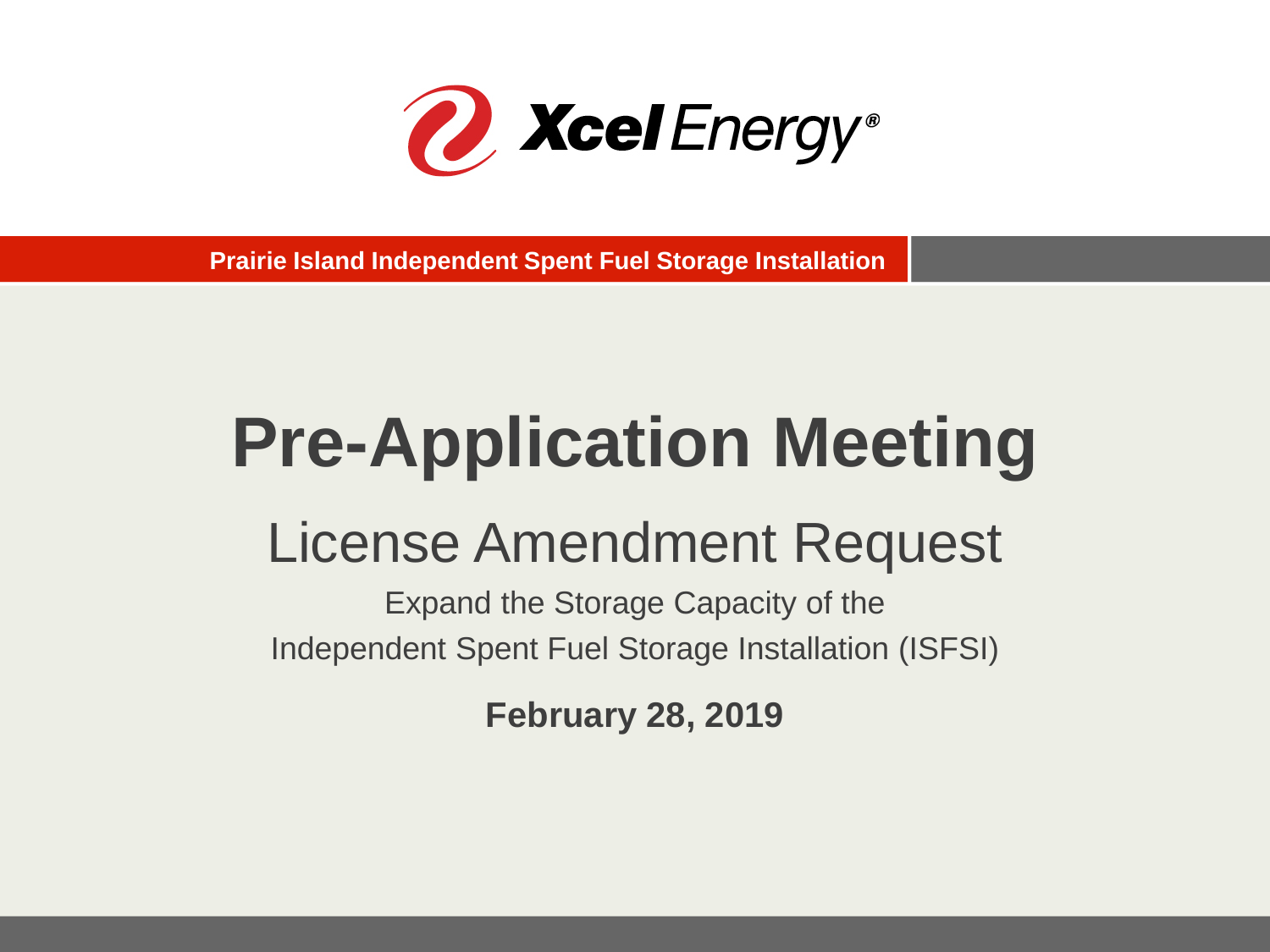# **Meeting Agenda**

- Describe future license amendment request
- Discuss scope of the request
- Schedule
- Questions

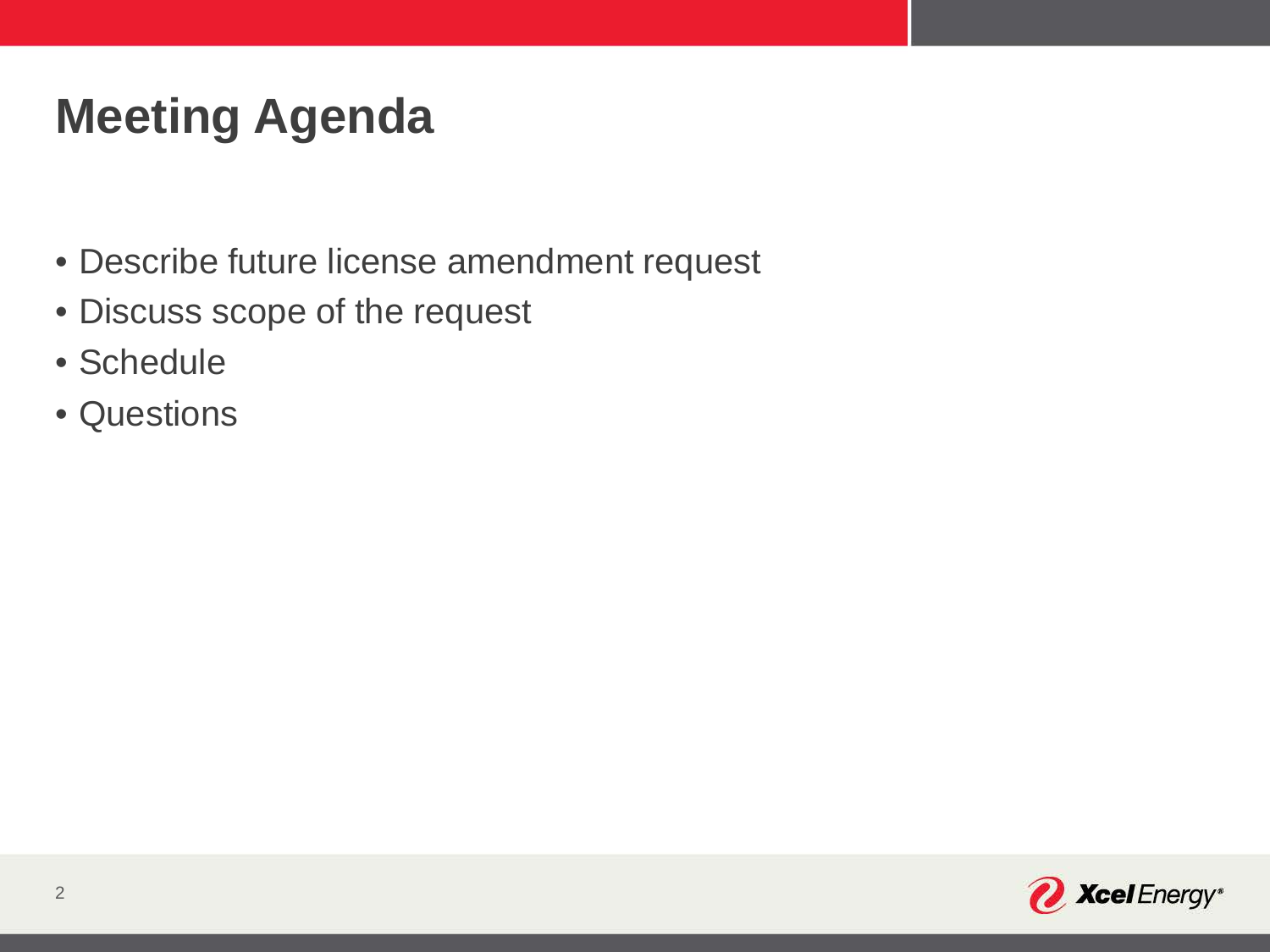#### **Current ISFSI Design**



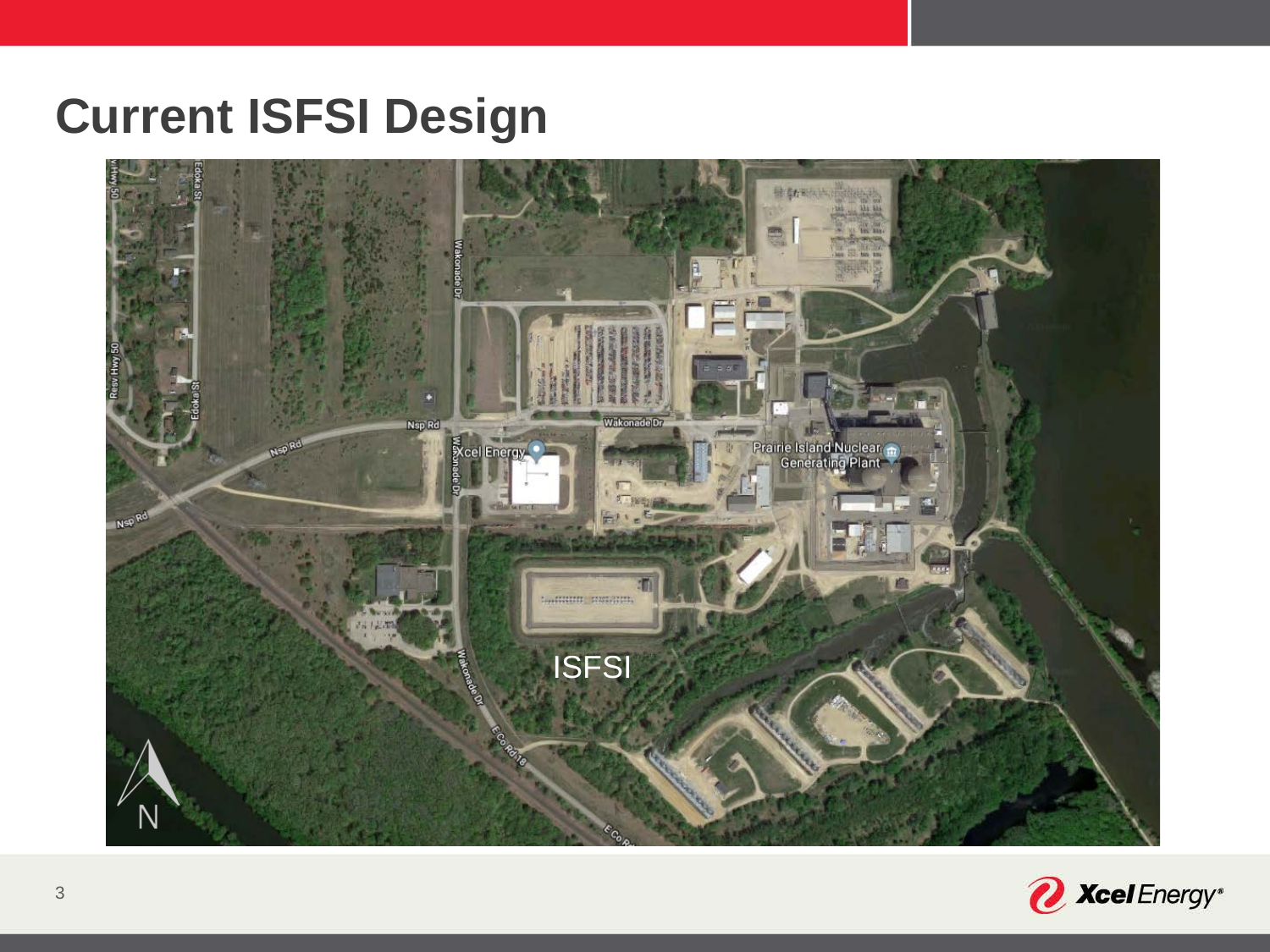# **Current ISFSI Design (Continued)**

- The original ISFSI site-specific license was issued in 1993 and the renewed license was issued in 2015
- License allows for a maximum storage capacity of 715.29 TeU of spent fuel assemblies, which corresponds to 48 TN-40/TN-40HT casks
- Casks are placed on two 216' long by 36' wide and 3' thick seismically qualified, reinforced concrete pads
- Each pad is designed to hold 24 casks arranged in 2 rows of 12
- Current ISFSI will be near capacity after 2020 loading campaign with placement of cask 47
- Minnesota Public Utilities Commission has previously issued a Certificate of Need authorizing the storage of up to 64 casks

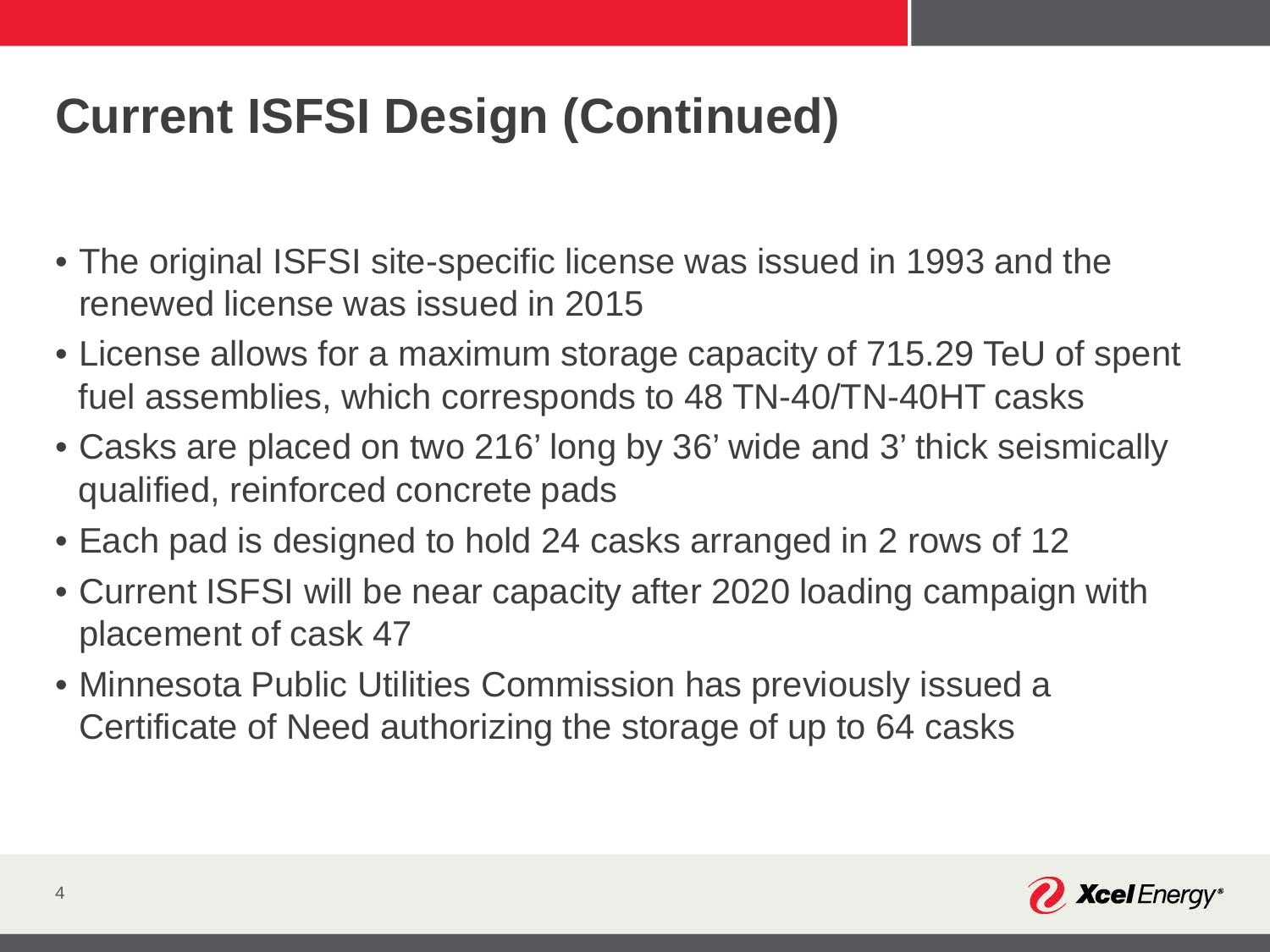#### **Scope of Request**

- ISFSI License Condition 8.A currently limits the maximum amount of spent fuel that may be possessed at any one time to:
	- "715.29 TeU of spent fuel assemblies"
	- Corresponds to storage capacity of 48 TN-40/TN-40HT casks
- Proposed license change request to increase in the maximum amount of spent fuel that may be possessed to:
	- "1,049.60 TeU of spent fuel assemblies"
	- Corresponds to storage capacity of 64 TN-40/TN-40HT casks

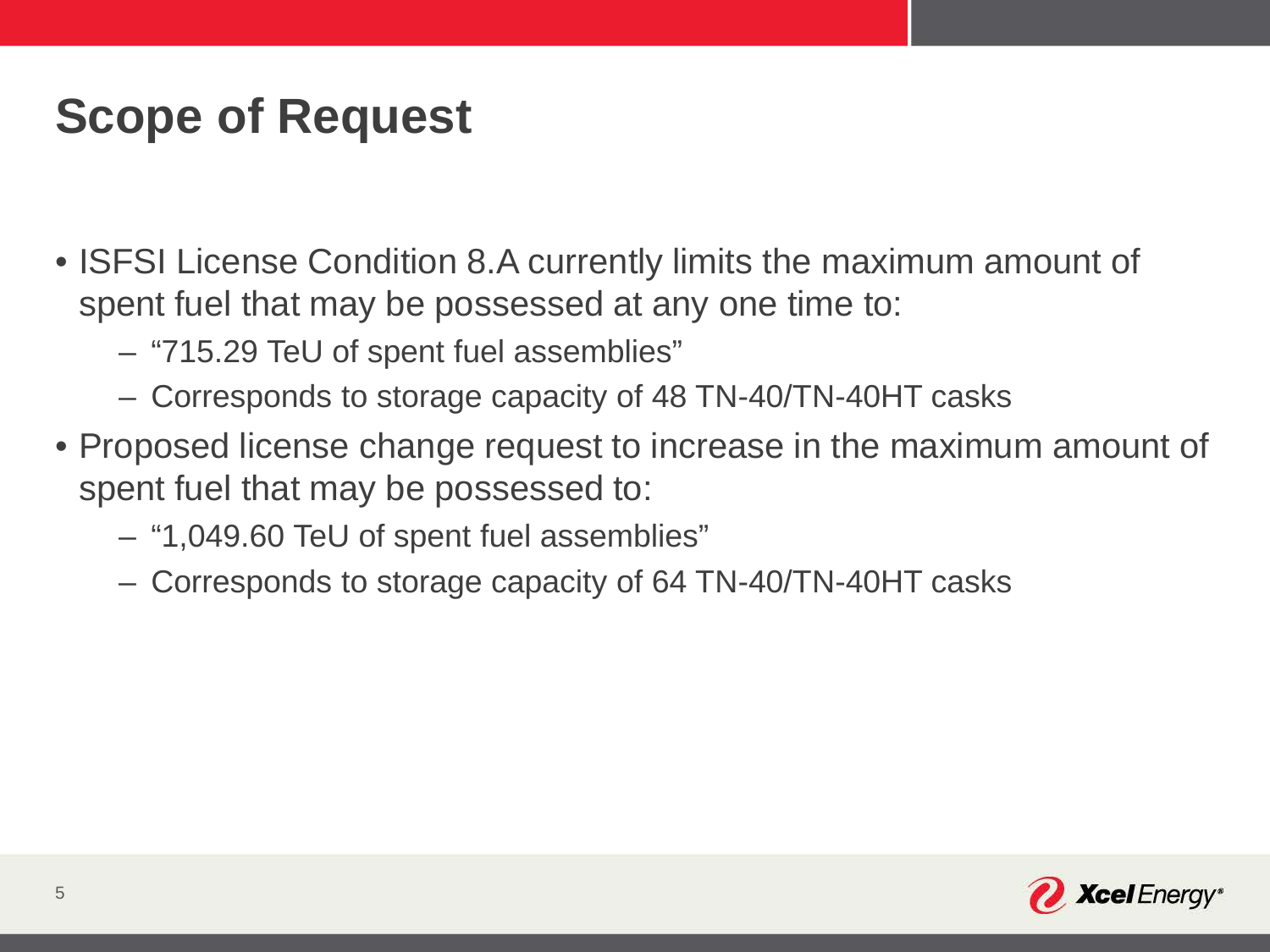## **Expanded ISFSI Design**

- In order to allow for operation through the end of the Prairie Island Nuclear Generating Plant Units 1 and 2 renewed operating licenses in 2033/2034, a new pad located south of current eastern pad will be constructed in order to accommodate the additional storage capacity
- While the licensing change requests expansion of the ISFSI storage capacity equivalent to 16 additional TN-40HT casks, the new pad will have a structural design capacity for 24 TN-40/TN-40HT casks
- New pad is designed to meet the licensing basis for the existing ISFSI

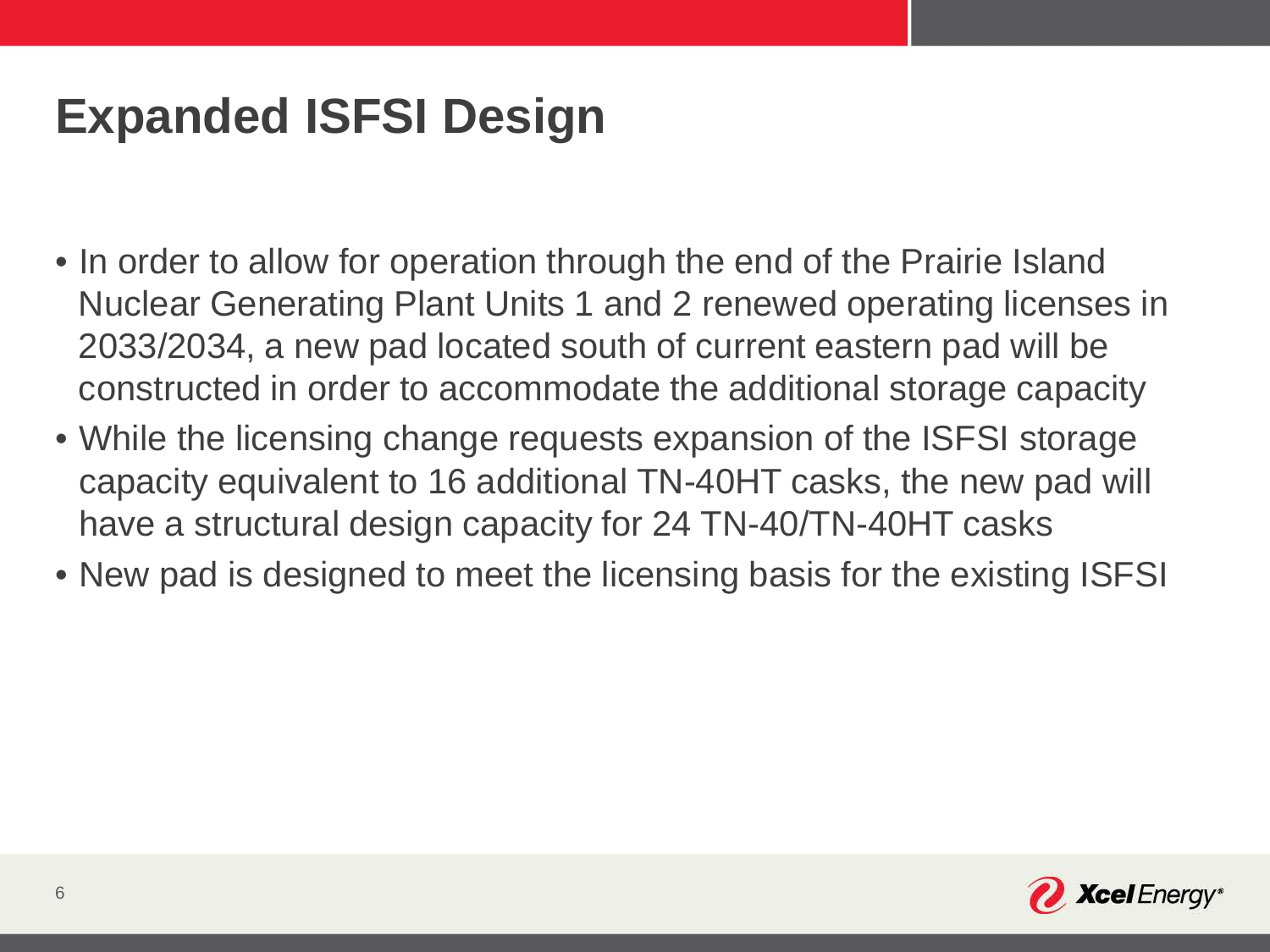#### **Expanded ISFSI Design (Continued)**



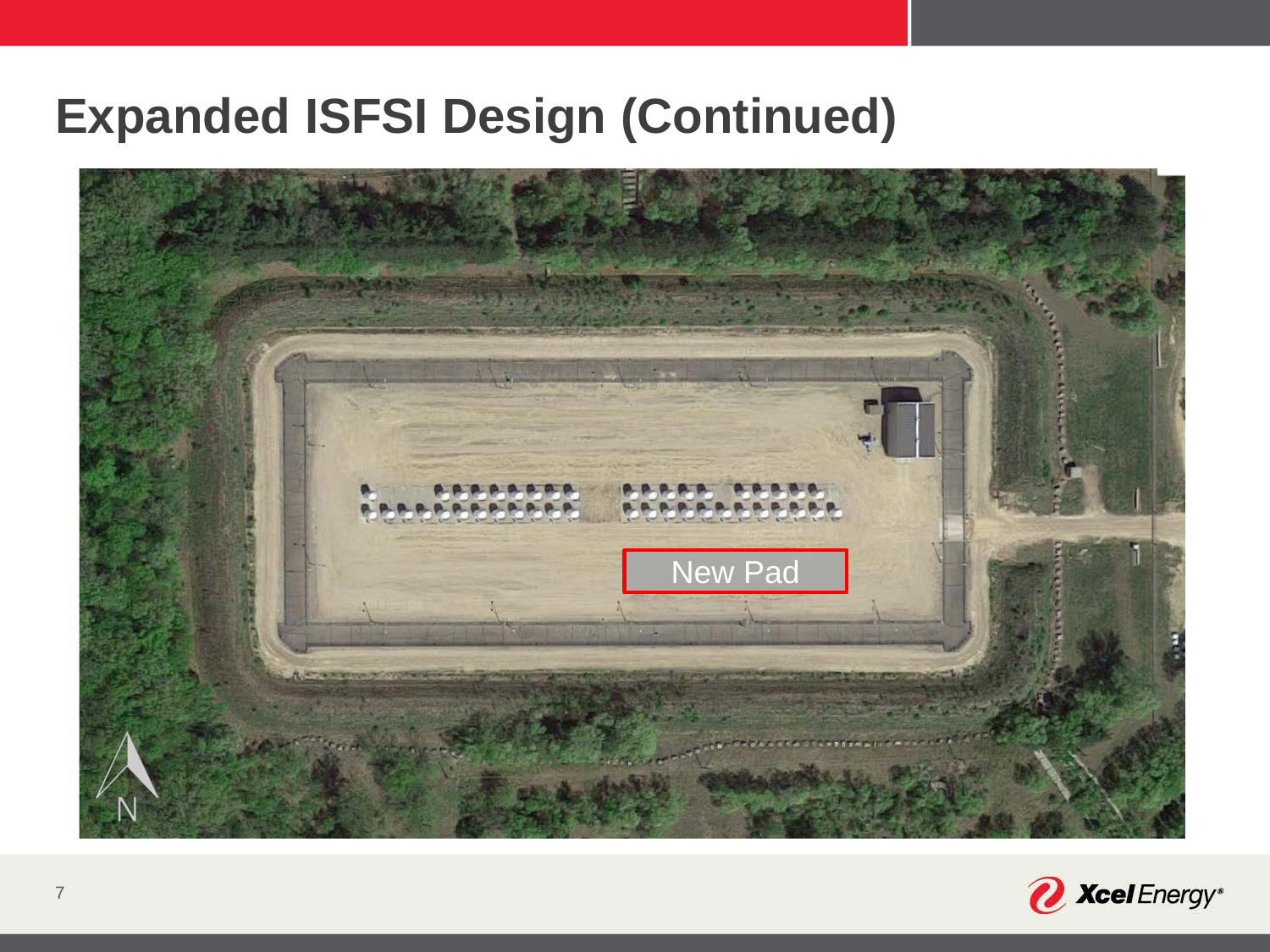#### **Technical Evaluation**

- Cask loading campaign will continue in sets of 3-4 casks every 2 years
- As the current licensing basis confinement analysis assumes only one cask is in off-normal accident condition, the confinement analysis dose consequence is unaffected and the 10 CFR 72.106 dose limits will continue to be met by proposed expansion
- Additional casks do not alter prior conclusion of no credible events associated with TN-40HT casks which could result in releases of radioactive products or unacceptable increases in direct radiation
- Therefore, there are no impacts on existing analyses for dose contributions due to radioactivity releases and the only impact due to the addition of 16 TN-40HT casks is due to normal offsite doses

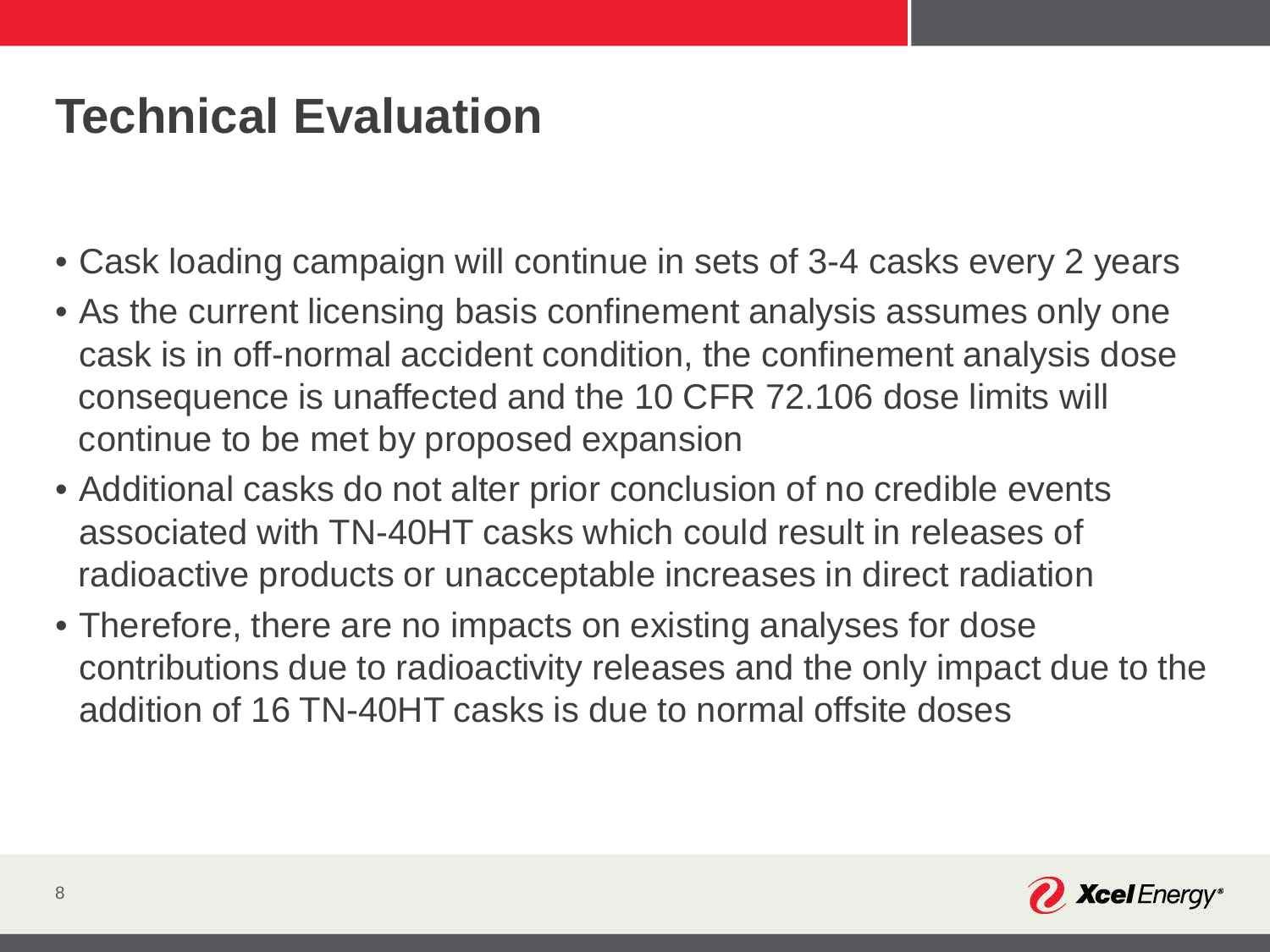# **Technical Evaluation (Continued)**

- A dose analysis was performed for the addition of 16 TN-40HT casks to the ISFSI which determined the total normal operation radiation dose values at the nearest site boundary and at the nearest resident
- The results of this analysis demonstrate that the total normal operation radiation doses at site boundary and at the nearest resident will be in compliance with the limits contained within 10 CFR 72.104(a), 40 CFR 190.10(a), and 10 CFR 20.1301(a)

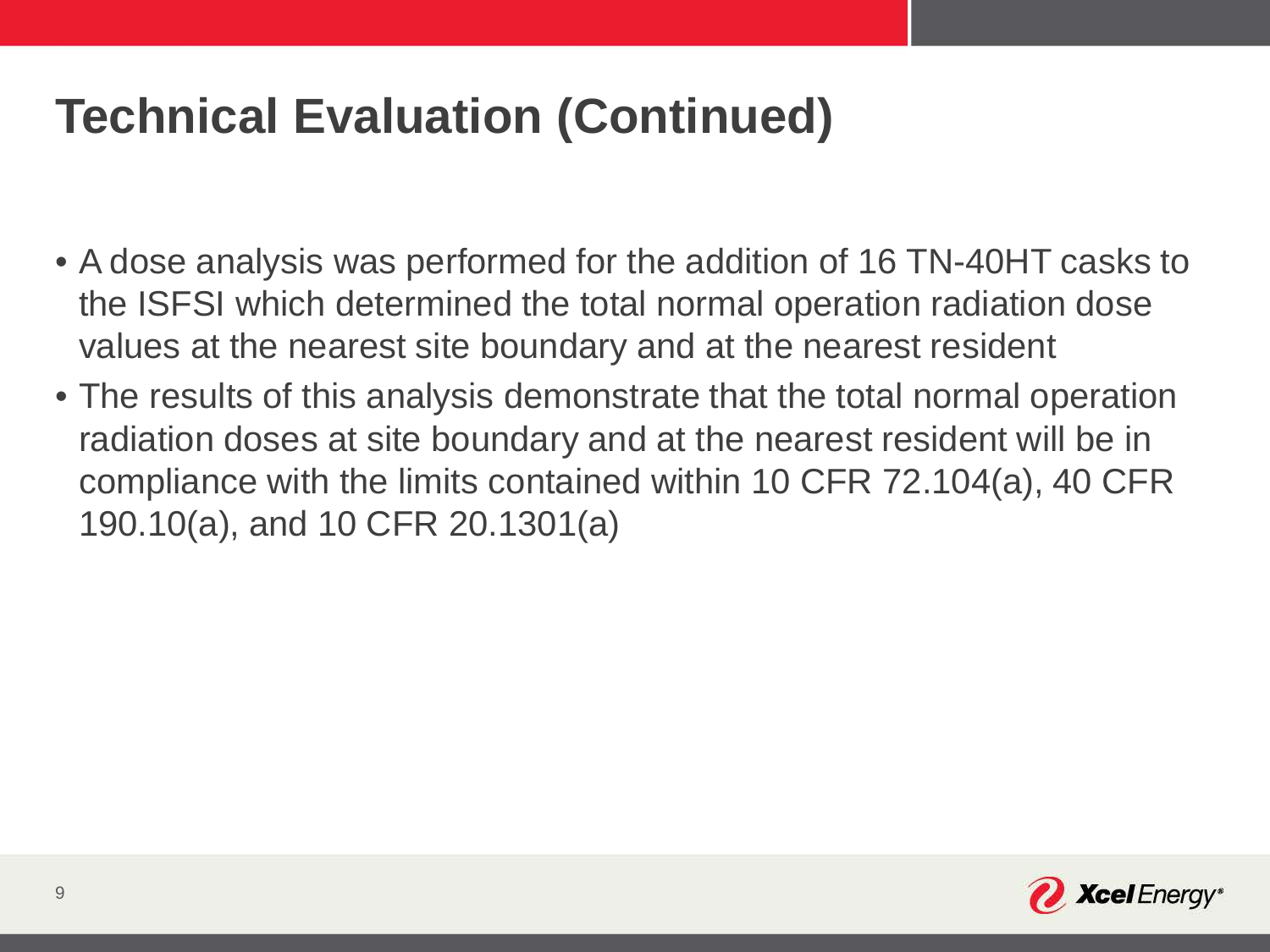## **Environmental Considerations**

- Environmental impacts for the ISFSI expansion were previously considered under the Final Environmental Assessment for the ISFSI License Renewal as a reasonably foreseeable future action
- Due to the requested significant change in ISFSI storage capacity and the corresponding construction activities, a supplement to the ISFSI Environmental Report will be submitted with the application

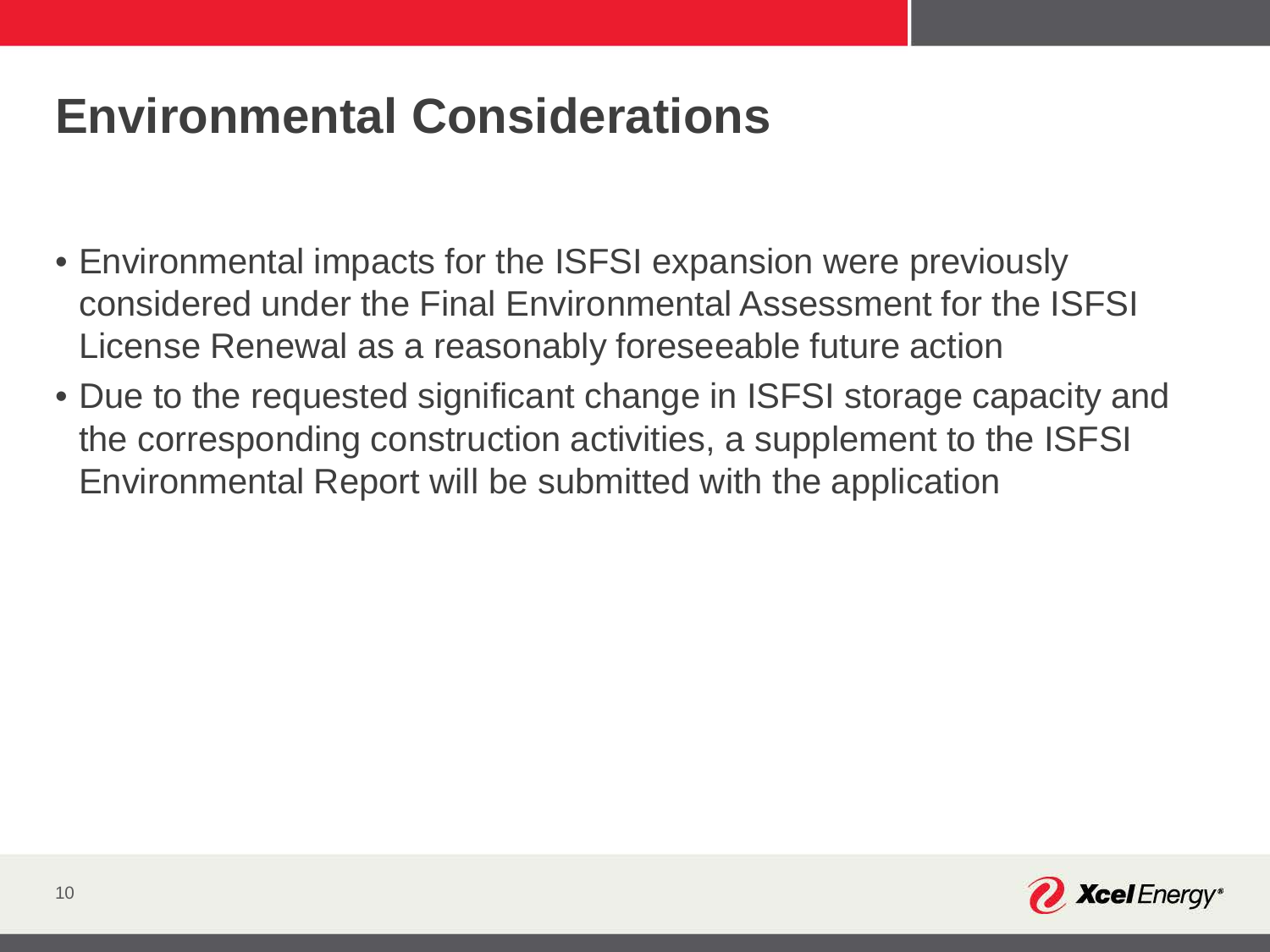#### **Schedule**

- Projected submission in April 2019 with a requested issuance of May 2020
- Implement in time to support construction of the new pad in 2021 with placement of additional casks in the ISFSI in 2022

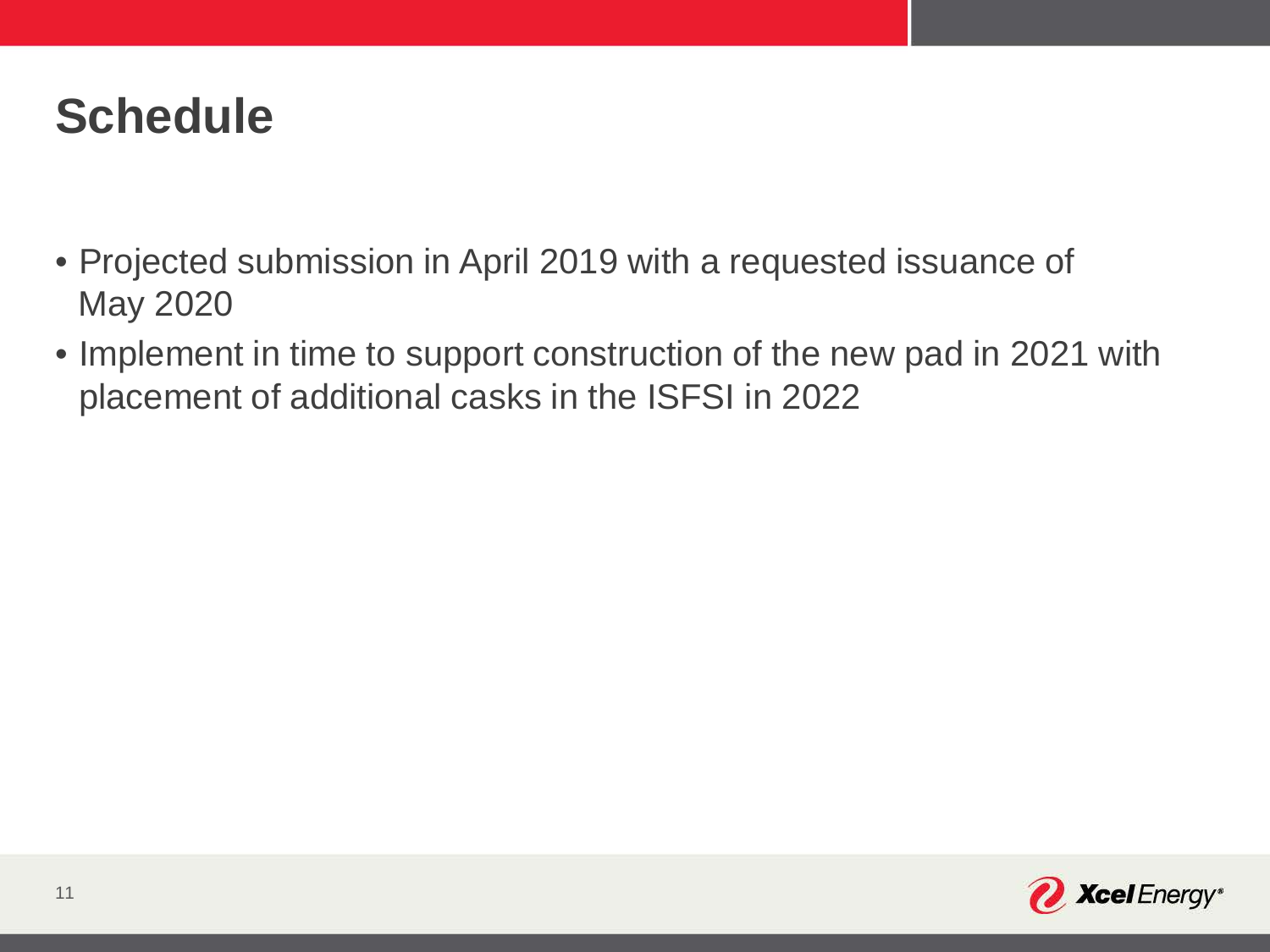#### **Feedback**

• Questions or comments?